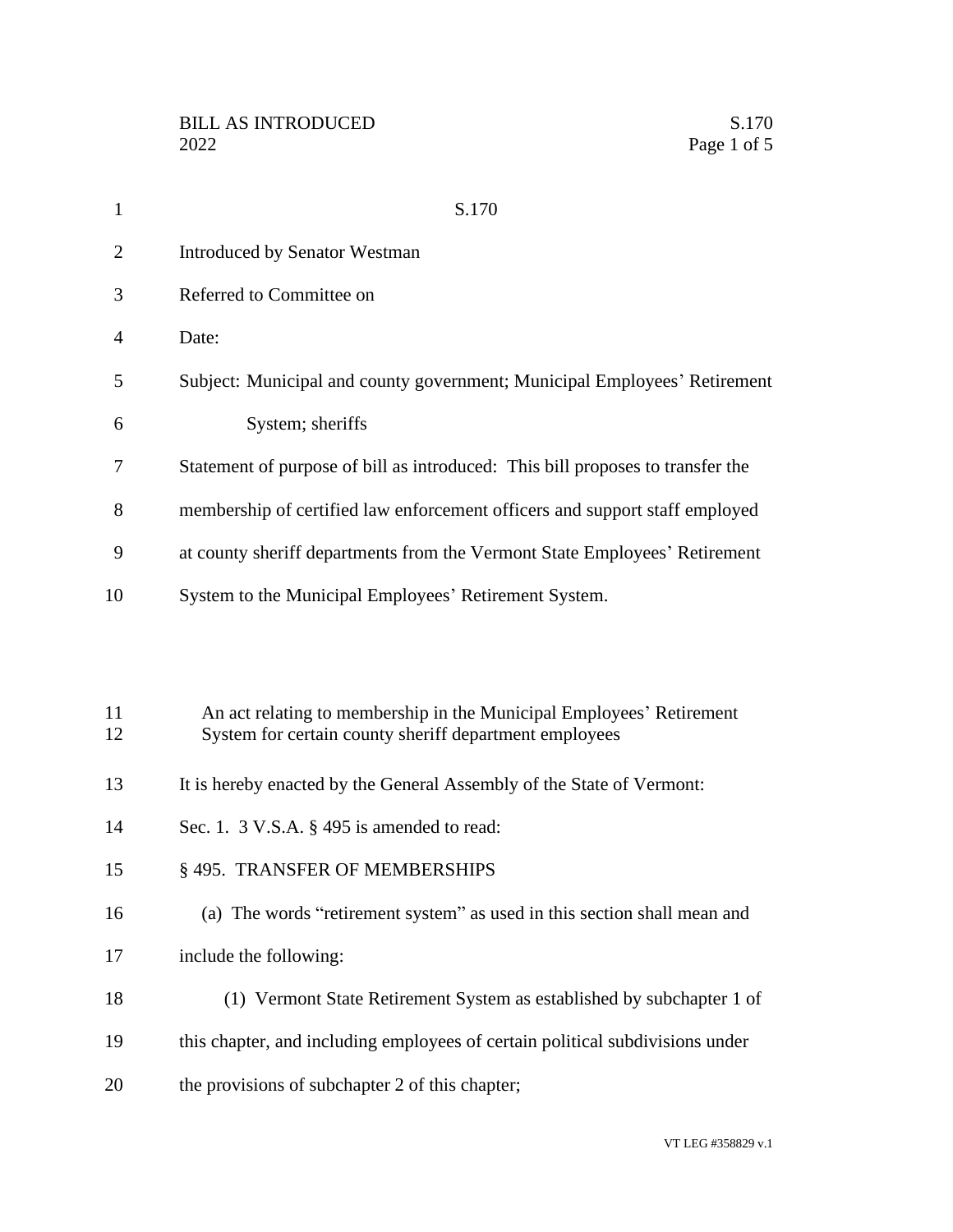| $\mathbf{1}$   | (2) State Teachers' Retirement System of Vermont as established by               |
|----------------|----------------------------------------------------------------------------------|
| $\overline{2}$ | 16 V.S.A. chapter 55; and                                                        |
| 3              | (3) Municipal Employees' Retirement System as established by                     |
| $\overline{4}$ | 24 V.S.A. chapter 125.                                                           |
| 5              | $(b)(1)$ Any person who is a member of a Retirement System as defined in         |
| 6              | subsection (a) of this section may transfer his or her membership to another     |
| $\tau$         | Retirement System, as defined in subsection (a) of this section, within one year |
| 8              | after acceptance of office or employment which that makes it possible or         |
| 9              | mandatory for him or her to participate in such other Retirement System if       |
| 10             | such acceptance of office or employment would make it impossible for him or      |
| 11             | her to continue as a contributing member of the Retirement System of which       |
| 12             | he or she has been a member.                                                     |
| 13             | Any person who is a member of the Vermont State Retirement<br>(2)                |
| 14             | System as established by subchapter 1 of this chapter and is employed as a       |
| 15             | certified law enforcement officer or support staff at a county sheriff           |
| 16             | department, may transfer the employee's membership to the Municipal              |
| 17             | Employees' Retirement System, as established by 24 V.S.A. chapter 125,           |
| 18             | provided that the transfer is completed after July 1, 2023 but before July 1,    |
| 19             | 2024.                                                                            |
| 20             | * * *                                                                            |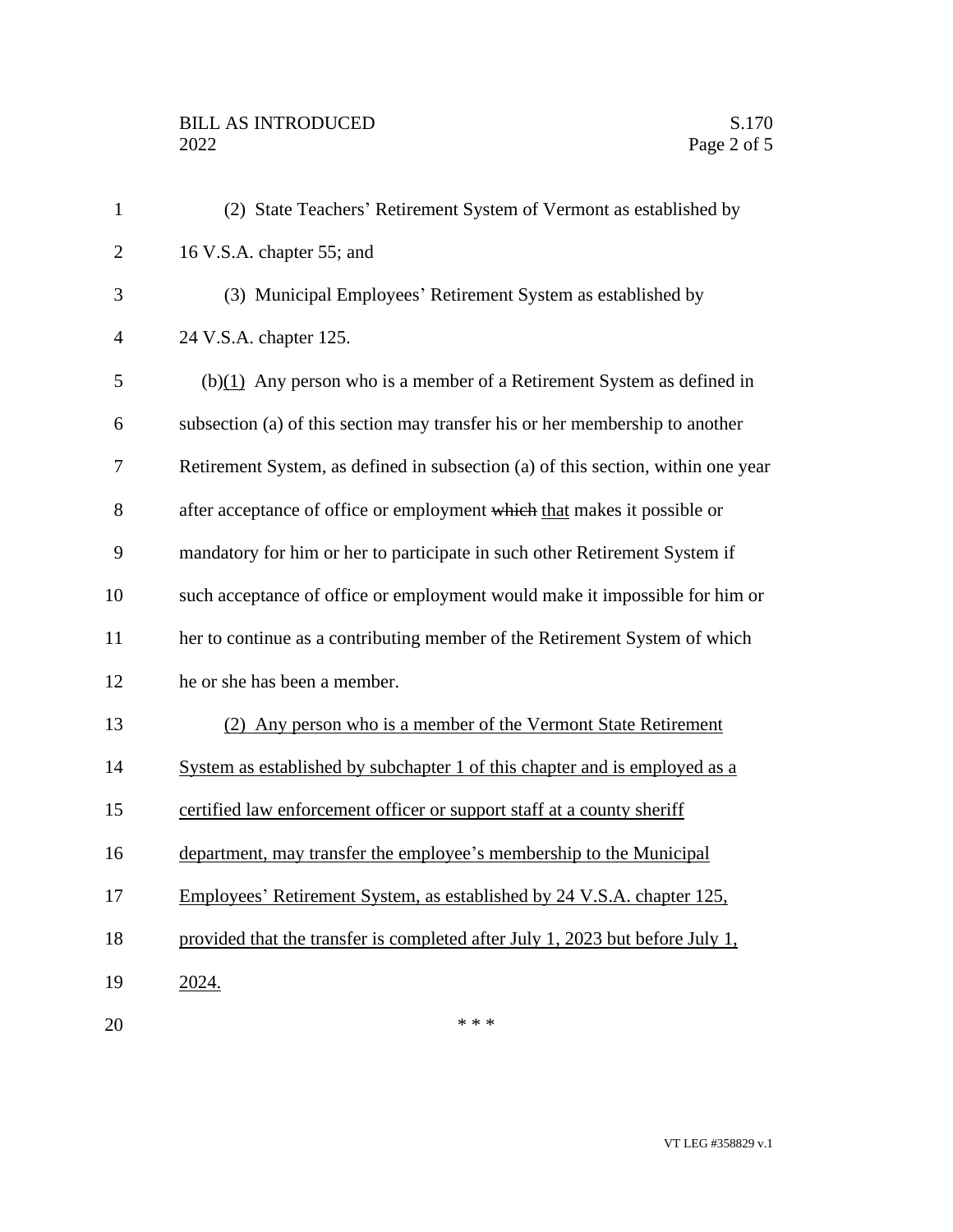| $\mathbf{1}$   | Sec. 2. 24 V.S.A. $\S$ 5051 is amended to read:                                  |
|----------------|----------------------------------------------------------------------------------|
| $\overline{2}$ | § 5051. DEFINITIONS                                                              |
| 3              | As used in this chapter:                                                         |
| $\overline{4}$ | * * *                                                                            |
| 5              | (10) "Employee" means the following persons employed on a regular                |
| 6              | basis by a school district or by a supervisory union for no not fewer than       |
| 7              | 1,040 hours in a year and for no not fewer than 30 hours a week for the school   |
| 8              | year, as defined in 16 V.S.A. § 1071, or for no not fewer than 1,040 hours in a  |
| 9              | year and for no not fewer than 24 hours a week year-round; provided, however,    |
| 10             | that if a person who was employed on a regular basis by a school district as     |
| 11             | either a special education or transportation employee and who was transferred    |
| 12             | to and is working in a supervisory union in the same capacity pursuant to        |
| 13             | 16 V.S.A. § 261a(a)(6) or (8)(E) and if that person is also employed on a        |
| 14             | regular basis by a school district within the supervisory union, then the person |
| 15             | is an "employee" if these criteria are met by the combined hours worked for      |
| 16             | the supervisory union and school district. The term shall also mean a person     |
| 17             | employed on a regular basis as a certified law enforcement employee or           |
| 18             | support staff of a county sheriff department. The term shall also mean persons   |
| 19             | employed on a regular basis by a municipality other than a school district for   |
| 20             | no not fewer than 1,040 hours in a year and for no not fewer than 24 hours per   |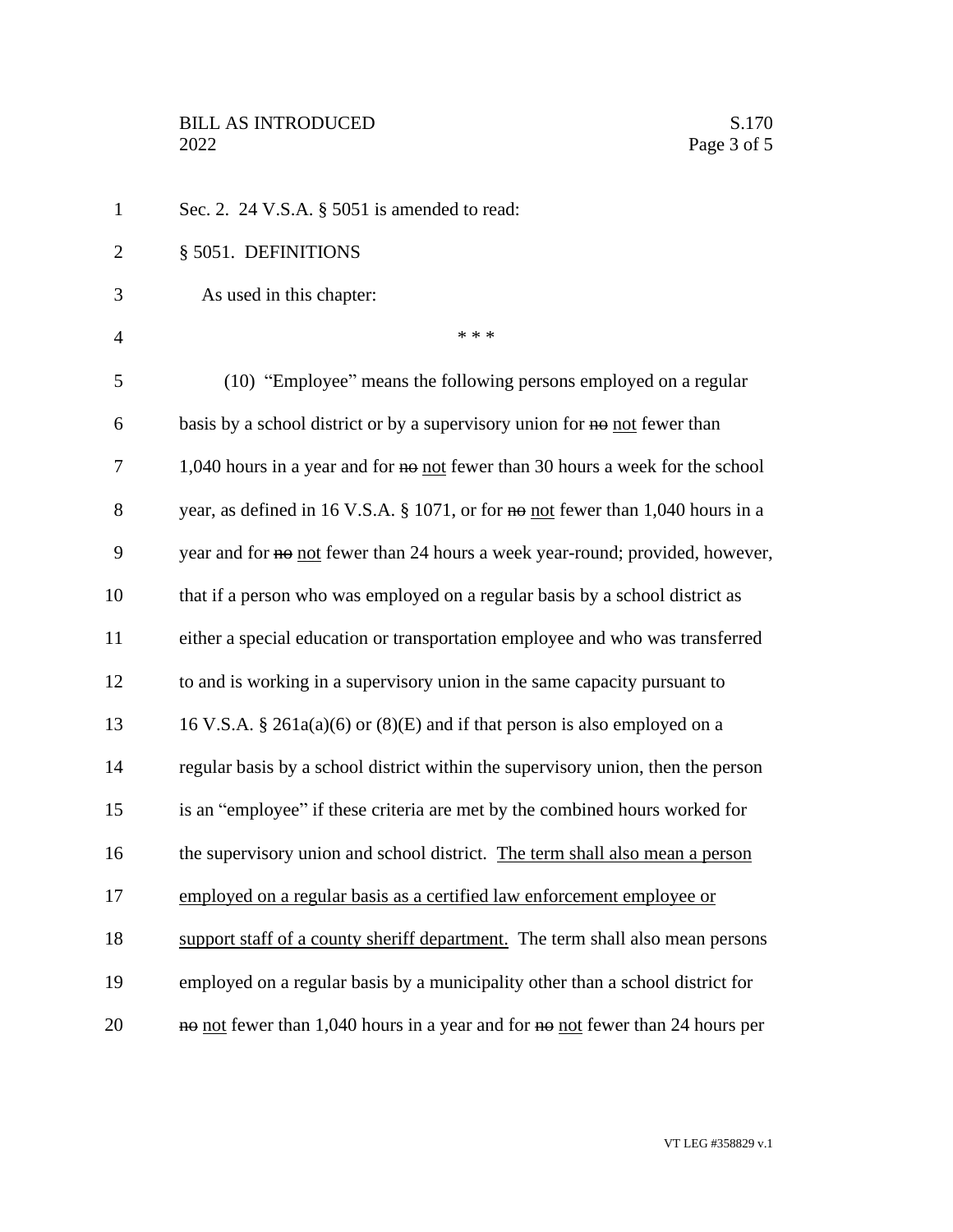| $\mathbf{1}$   | week, including persons employed in a library at least one-half of whose        |
|----------------|---------------------------------------------------------------------------------|
| $\overline{2}$ | operating expenses are met by municipal funding:                                |
| 3              | * * *                                                                           |
| $\overline{4}$ | (D) "Group D member" means a person employed by a participating                 |
| 5              | municipality or a county sheriff department who elects to become a Group D      |
| 6              | member under section 5068 of this title.                                        |
| 7              | (E) The Retirement Board shall determine any question as to whether             |
| 8              | a person is an employee as defined in this chapter.                             |
| 9              | (11) "Employer" means a municipality, a library at least one-half of            |
| 10             | whose operating expenses are paid from municipal funds, or a supervisory        |
| 11             | union, or a county sheriff department.                                          |
| 12             | * * *                                                                           |
| 13             | Sec. 3. 24 V.S.A. § 5053 is amended to read:                                    |
| 14             | § 5053. MEMBERS                                                                 |
| 15             | * * *                                                                           |
| 16             | (e) A county sheriff department may elect to enroll a certified law             |
| 17             | enforcement officer or support staff member who is employed on a regular        |
| 18             | basis following a written request by the department to the Board, provided that |
| 19             | all contributions on behalf of such employee shall be made by the department    |
| 20             | and the employee to the Vermont Municipal Employees' Retirement System          |
| 21             | for deposit in the Fund.                                                        |